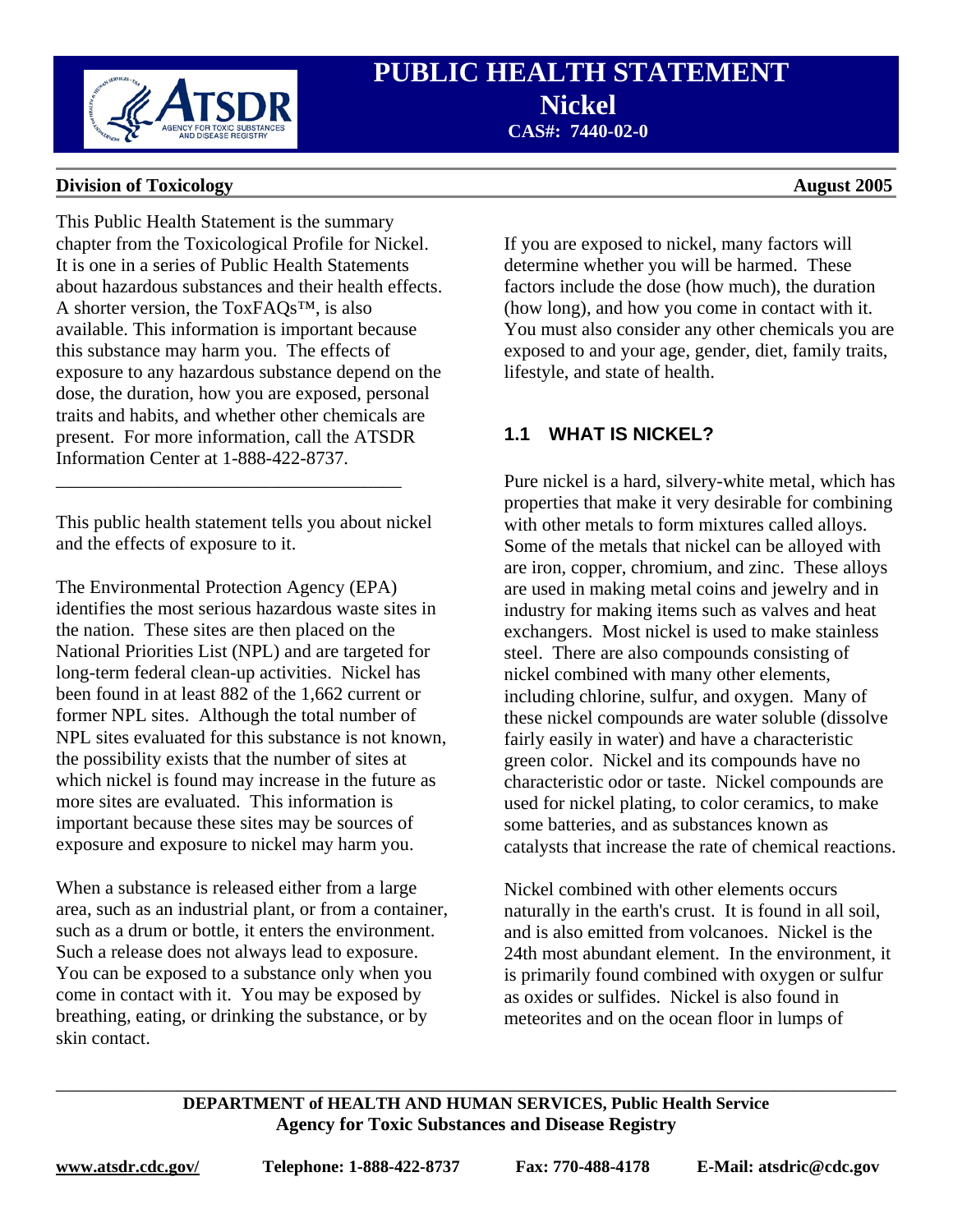

minerals called sea floor nodules. The earth's core is composed of 6% nickel. Nickel is released into the atmosphere during nickel mining and by industries that make or use nickel, nickel alloys, or nickel compounds. These industries also might discharge nickel in waste water. Nickel is also released into the atmosphere by oil-burning power plants, coal-burning power plants, and trash incinerators.

There are no nickel mining operations in the United States. Much of our nickel used in industries comes from recycling nickel-containing alloys or is imported mainly from Canada and Russia.

# **1.2 WHAT HAPPENS TO NICKEL WHEN IT ENTERS THE ENVIRONMENT?**

Nickel may be released to the environment from the stacks of large furnaces used to make alloys or from power plants and trash incinerators. The nickel that comes out of the stacks of power plants attaches to small particles of dust that settle to the ground or are taken out of the air in rain or snow. It usually takes many days for nickel to be removed from the air. If the nickel is attached to very small particles, it can take more than a month to settle out of the air. Nickel can also be released in industrial waste water. A lot of nickel released into the environment ends up in soil or sediment where it strongly attaches to particles containing iron or manganese. Under acidic conditions, nickel is more mobile in soil and might seep into groundwater. Nickel does not appear to concentrate in fish. Studies show that some plants can take up and accumulate nickel. However, it has been shown that nickel does not

accumulate in small animals living on land that has been treated with nickel-containing sludge.

# **1.3 HOW MIGHT I BE EXPOSED TO NICKEL?**

Nickel normally occurs at very low levels in the environment, so very sensitive methods are needed to detect nickel in most environmental samples. Food is the major source of exposure to nickel. You may also be exposed to nickel by breathing air, drinking water, or smoking tobacco containing nickel. Skin contact with soil, bath or shower water, or metals containing nickel, as well as, metals plated with nickel can also result in exposure. Stainless steel and coins contain nickel. Some jewelry is plated with nickel or made from nickel alloys. Patients may be exposed to nickel in artificial body parts made from nickel-containing alloys. Exposure of an unborn child to nickel is through the transfer of nickel from the mother's blood to fetal blood. Likewise, nursing infants are exposed to nickel through the transfer of nickel from the mother to breast milk. However, the concentration of nickel in breast milk is either similar or less than the concentration of nickel in infant formulas and cow's milk.

We often do not know the exact form of nickel we are exposed to, including at most hazardous waste sites. Much of the nickel found in air, soil, sediment, and rock is so strongly attached to dust and soil particles or embedded in minerals that it is not readily taken up by plants and animals and, therefore, cannot easily affect your health. In water and waste water, nickel can exist either dissolved in water or attached to material suspended in water.

**DEPARTMENT of HEALTH AND HUMAN SERVICES, Public Health Service Agency for Toxic Substances and Disease Registry** 

\_\_\_\_\_\_\_\_\_\_\_\_\_\_\_\_\_\_\_\_\_\_\_\_\_\_\_\_\_\_\_\_\_\_\_\_\_\_\_\_\_\_\_\_\_\_\_\_\_\_\_\_\_\_\_\_\_\_\_\_\_\_\_\_\_\_\_\_\_\_\_\_\_\_\_\_\_\_\_\_\_\_\_\_\_\_\_\_\_\_

| /www.atsdr.cdc.gov | Telephone: 1-888-422-8737 | Fax: 770-488-4178 | E-Mail: atsdric@cdc.gov |
|--------------------|---------------------------|-------------------|-------------------------|
|                    |                           |                   |                         |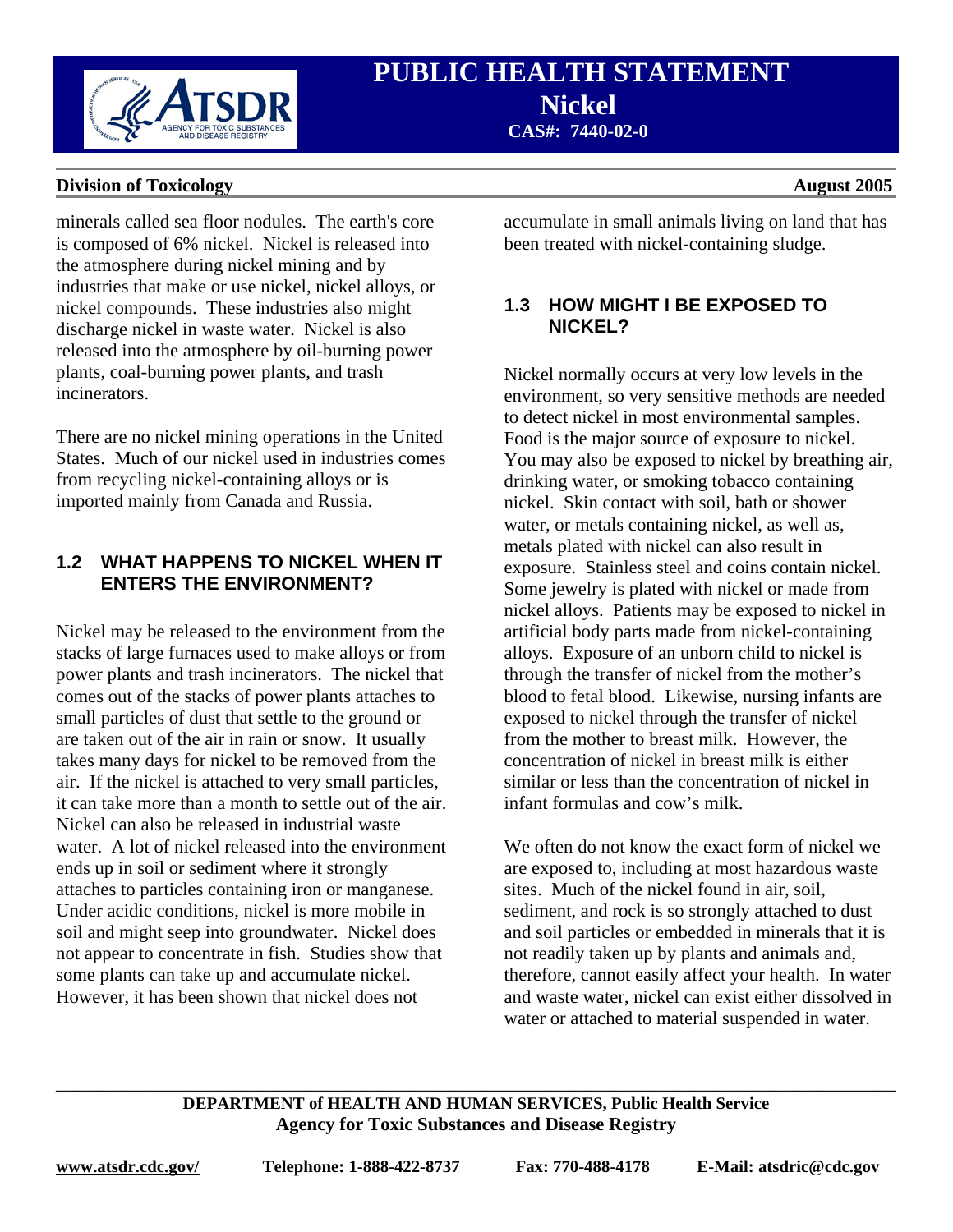

Nickel in air is attached to small particles. Over a 6-year period (1977–1982) in the United States, average nickel concentrations in cities and in the country ranged from 7 to 12 nanograms per cubic meter (ng/m<sup>3</sup>; 1 ng/m<sup>3</sup> is equivalent to 1 billionth of a gram in a cubic meter of air). More recently, EPA estimates that the average nickel concentration in air in the United States has decreased to 2.2 ng/ $m^3$ , based on air quality information obtained from 1996.

The concentration of nickel in the water of rivers and lakes is very low, with the average concentration usually less than 10 parts of nickel in a billion parts of water (ppb). The level of nickel in water is often so low that we cannot measure it unless we use very sensitive instruments. The average concentration of nickel in drinking water in the United States is between 2 and 4.3 ppb. However, you may be exposed to higher-thanaverage levels of nickel in drinking water if you live near industries that process or use nickel. The highest levels of nickel in drinking water, about 72 ppb, were found near areas of a large natural nickel deposit where nickel is mined and refined.

Soil usually contains between 4 and 80 parts of nickel in a million parts of soil (ppm; 1 ppm=1,000 ppb). The highest soil concentrations (up to 9,000 ppm) are found near industries that extract nickel from ore. High concentrations of nickel occur as dust that is released into air from stacks during processing and settles on the ground. You may be exposed to nickel in soil by skin contact. Children may also be exposed to nickel by eating soil.

Food contains nickel and is the major source of nickel exposure for the general population. You eat about 170 micrograms ( $\mu$ g; 1  $\mu$ g=1 millionth of a gram) of nickel in your food every day. Foods naturally high in nickel include chocolate, soybeans, nuts, and oatmeal. Our daily intake of nickel from drinking water is only about 2 µg. We breathe in between 0.1 and 1 µg nickel/day, excluding nickel in tobacco smoke. We are exposed to nickel when we handle coins and touch other metals containing nickel.

You may be exposed to higher levels of nickel if you work in industries that process or use nickel. You also may be exposed to nickel by breathing dust or fumes (as from welding) or by skin contact with nickel-containing metal and dust or solutions containing dissolved nickel compounds. A national survey conducted from 1980 to 1983 estimated that 727,240 workers are potentially exposed to nickel metal, nickel alloys, or nickel compounds.

# **1.4 HOW CAN NICKEL ENTER AND LEAVE MY BODY?**

Nickel can enter your body when you breathe air containing nickel, when you drink water or eat food that contains nickel, and when your skin comes into contact with nickel. If you breathe air that contains nickel, the amount of nickel you inhale that reaches your lungs and enters your blood depends on the size of the nickel particles. If the particles are large, they stay in your nose. If the particles are small, they can enter deep into your lungs. More nickel is absorbed from your lungs into your body when the nickel particles can dissolve easily in water. When the particles do not dissolve easily in water, the

\_\_\_\_\_\_\_\_\_\_\_\_\_\_\_\_\_\_\_\_\_\_\_\_\_\_\_\_\_\_\_\_\_\_\_\_\_\_\_\_\_\_\_\_\_\_\_\_\_\_\_\_\_\_\_\_\_\_\_\_\_\_\_\_\_\_\_\_\_\_\_\_\_\_\_\_\_\_\_\_\_\_\_\_\_\_\_\_\_\_ **DEPARTMENT of HEALTH AND HUMAN SERVICES, Public Health Service Agency for Toxic Substances and Disease Registry** 

| /www.atsdr.cdc.gov | Telephone: 1-888-422-8737 | Fax: 770-488-4178 | E-Mail: atsdric@cdc.gov |
|--------------------|---------------------------|-------------------|-------------------------|
|--------------------|---------------------------|-------------------|-------------------------|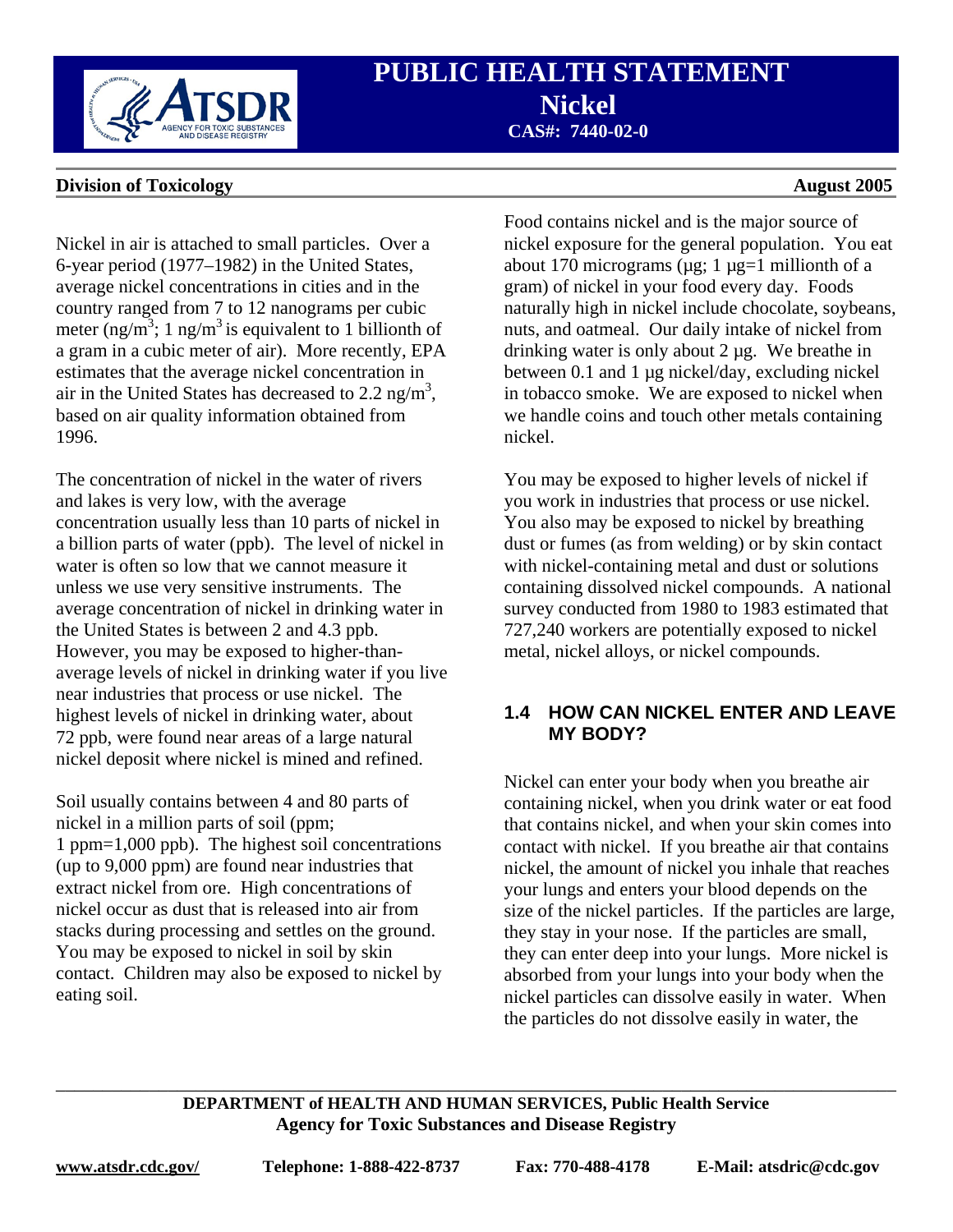

nickel may remain in your lungs for a long time. Some of these nickel particles can leave the lungs with mucus that you spit out or swallow. More nickel will pass into your body through your stomach and intestines if you drink water containing nickel than if you eat food containing the same amount of nickel. A small amount of nickel can enter your bloodstream from skin contact. After nickel gets into your body, it can go to all organs, but it mainly goes to the kidneys. The nickel that gets into your bloodstream leaves in the urine. After nickel is eaten, most of it leaves quickly in the feces, and the small amount that gets into your blood leaves in the urine.

### **1.5 HOW CAN NICKEL AFFECT MY HEALTH?**

Scientists use many tests to protect the public from harmful effects of toxic chemicals and to find ways for treating persons who have been harmed.

One way to learn whether a chemical will harm people is to determine how the body absorbs, uses, and releases the chemical. For some chemicals, animal testing may be necessary. Animal testing may also help identify health effects such as cancer or birth defects. Without laboratory animals, scientists would lose a basic method for getting information needed to make wise decisions that protect public health. Scientists have the responsibility to treat research animals with care and compassion. Scientists must comply with strict animal care guidelines because laws today protect the welfare of research animals.

The most common harmful health effect of nickel in humans is an allergic reaction. Approximately 10– 20% of the population is sensitive to nickel. A person can become sensitive to nickel when jewelry or other items containing nickel are in direct contact and prolonged contact with the skin. Wearing jewelry containing nickel in ears or other body parts that have been newly pierced may also sensitize a person to nickel. However, not all jewelry containing nickel releases enough of the nickel ion to sensitize a person. Once a person is sensitized to nickel, further contact with the metal may produce a reaction. The most common reaction is a skin rash at the site of contact. In some sensitized people, dermatitis (a type of skin rash) may develop in an area of the skin that is away from the site of contact. For example, hand eczema (another type of skin rash) is fairly common among people sensitized to nickel. Some workers exposed to nickel by inhalation can become sensitized and have asthma attacks, but this is rare. People who are sensitive to nickel have reactions when nickel comes into prolonged contact with the skin. Some sensitized individuals react when they eat nickel in food or water or breathe dust containing nickel. More women are sensitive to nickel than men. This difference between men and women is thought to be a result of greater exposure of women to nickel through jewelry and other metal items.

People who are not sensitive to nickel must eat very large amounts of nickel to suffer harmful health effects. Workers who accidentally drank lightgreen water containing 250 ppm of nickel from a contaminated drinking fountain had stomach aches and suffered adverse effects in their blood (increased red blood cells) and kidneys (increased protein in the urine). This concentration of nickel is

\_\_\_\_\_\_\_\_\_\_\_\_\_\_\_\_\_\_\_\_\_\_\_\_\_\_\_\_\_\_\_\_\_\_\_\_\_\_\_\_\_\_\_\_\_\_\_\_\_\_\_\_\_\_\_\_\_\_\_\_\_\_\_\_\_\_\_\_\_\_\_\_\_\_\_\_\_\_\_\_\_\_\_\_\_\_\_\_\_\_ **DEPARTMENT of HEALTH AND HUMAN SERVICES, Public Health Service Agency for Toxic Substances and Disease Registry**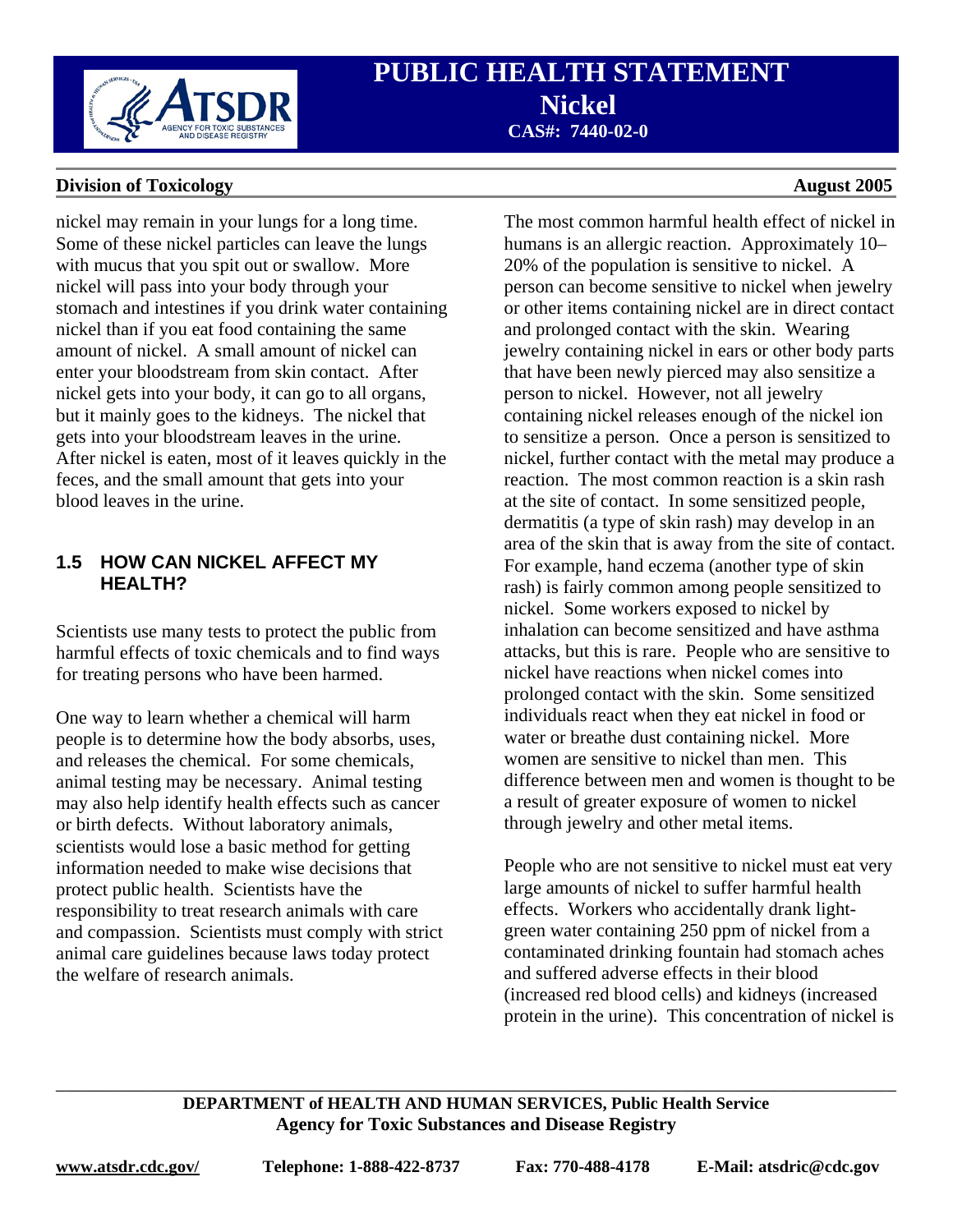

more than 100,000 times greater than the amount usually found in drinking water.

The most serious harmful health effects from exposure to nickel, such as chronic bronchitis, reduced lung function, and cancer of the lung and nasal sinus, have occurred in people who have breathed dust containing certain nickel compounds while working in nickel refineries or nickelprocessing plants. The levels of nickel in these workplaces were much higher than usual (background) levels in the environment. Lung and nasal sinus cancers occurred in workers who were exposed to more than 10 mg nickel/ $m<sup>3</sup>$  as nickel compounds that were hard to dissolve (such as nickel subsulfide). Exposure to high levels of nickel compounds that dissolve easily in water (soluble) may also result in cancer when nickel compounds that are hard to dissolve (less soluble) are present, or when other chemicals that can produce cancer are present. The concentrations of soluble and less-soluble nickel compounds that were found to have produced cancers were 100,000 to 1 million times greater than the usual level of nickel in the air in the United States. The U.S. Department of Health and Human Services (DHHS) has determined that nickel metal may reasonably be anticipated to be a carcinogen and nickel compounds are known human carcinogens. The International Agency for Research on Cancer (IARC) has determined that some nickel compounds are carcinogenic to humans and that metallic nickel may possibly be carcinogenic to humans. The EPA has determined that nickel refinery dust and nickel subsulfide are human carcinogens. These cancer classifications were based on studies of nickel workers and laboratory animals.

Lung inflammation and damage to the nasal cavity have been observed in animals exposed to nickel compounds. At high concentrations, the lung damage is severe enough to affect lung function. Long-term exposure to lower levels of a nickel compound that dissolves easily in water did not produce cancer in animals. Lung cancer developed in rats exposed for a long time to nickel compounds that do not dissolve easily in water.

Oral exposure of humans to high levels of soluble nickel compounds through the environment is extremely unlikely. Because humans have only rarely been exposed to high levels of nickel in water or food, much of our knowledge of the harmful effects of nickel is based on animal studies. Eating or drinking levels of nickel much greater than the levels normally found in food and water have been reported to produce lung disease in dogs and rats and to affect the stomach, blood, liver, kidneys, and immune system in rats and mice, as well as their reproduction and development.

### **1.6 HOW CAN NICKEL AFFECT CHILDREN?**

This section discusses potential health effects in humans from exposures during the period from conception to maturity at 18 years of age. It is likely that the health effects seen in children exposed to nickel will be similar to the effects seen in adults. We do not know whether children differ from adults in their susceptibility to nickel. Human studies that examined whether nickel can harm the developing fetus are inconclusive. Animal studies have found increases in newborn deaths and decreases in newborn weight after ingesting nickel.

**DEPARTMENT of HEALTH AND HUMAN SERVICES, Public Health Service Agency for Toxic Substances and Disease Registry** 

\_\_\_\_\_\_\_\_\_\_\_\_\_\_\_\_\_\_\_\_\_\_\_\_\_\_\_\_\_\_\_\_\_\_\_\_\_\_\_\_\_\_\_\_\_\_\_\_\_\_\_\_\_\_\_\_\_\_\_\_\_\_\_\_\_\_\_\_\_\_\_\_\_\_\_\_\_\_\_\_\_\_\_\_\_\_\_\_\_\_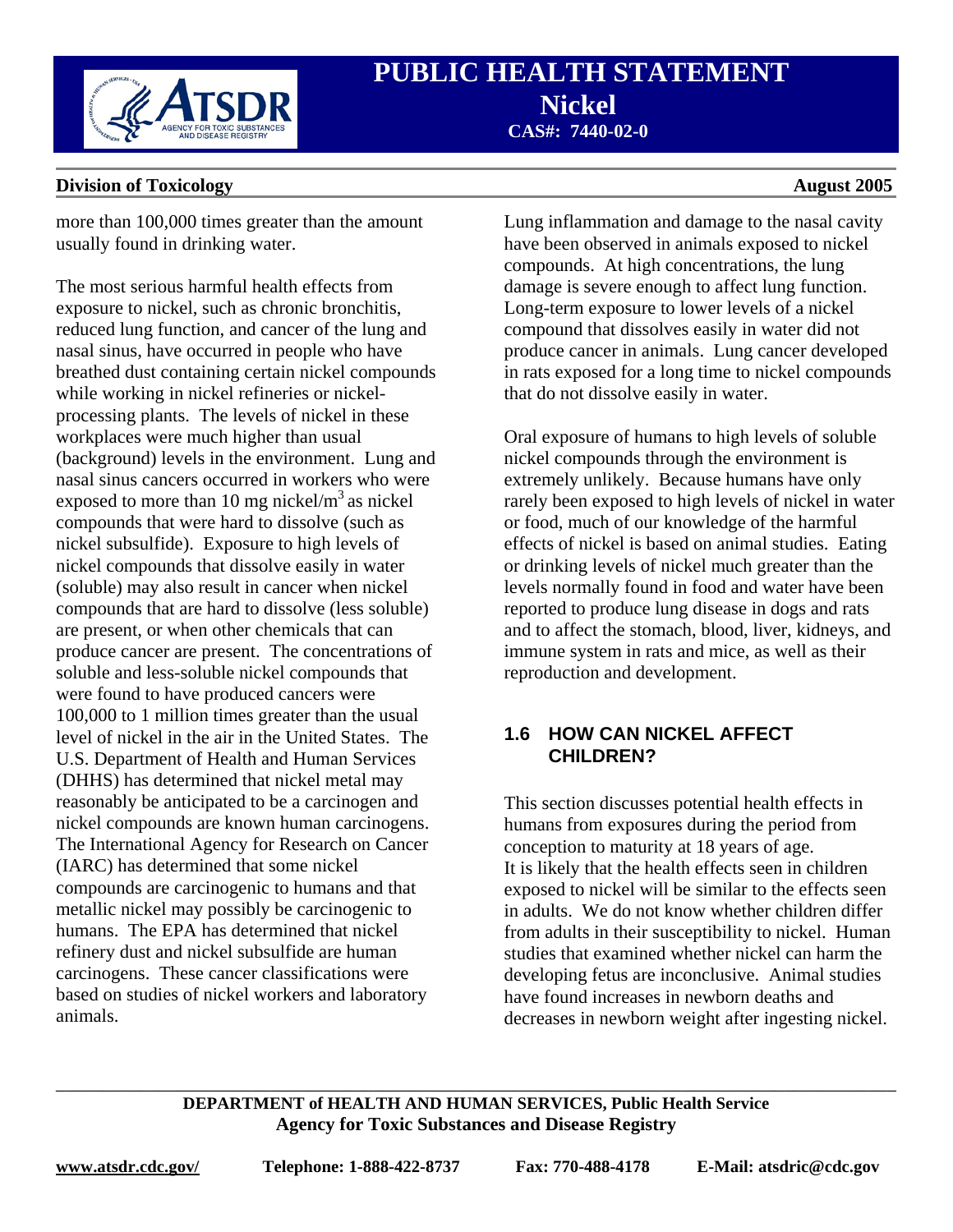

These doses are 1,000 times higher than levels typically found in drinking water. It is likely that nickel can be transferred from the mother to an infant in breast milk and can cross the placenta. The nickel levels in breast milk are likely to be similar to the levels in cow's milk-based or soymilk-based infant formula.

# **1.7 HOW CAN FAMILIES REDUCE THE RISK OF EXPOSURE TO NICKEL?**

If your doctor finds that you have been exposed to substantial amounts of nickel, ask whether your children might also have been exposed. Your doctor might need to ask your state health department to investigate.

People may be exposed to nickel by wearing jewelry that contains nickel. In some people, wearing jewelry that contains nickel produces skin irritation. Avoiding jewelry containing nickel will eliminate risks of exposure to this source of this metal.

Other sources of nickel exposure are through foods that you eat and drinking water. However, the amount of nickel in foods and drinking water are too low to be of concern.

# **1.8 IS THERE A MEDICAL TEST TO DETERMINE WHETHER I HAVE BEEN EXPOSED TO NICKEL?**

Measurements of the amount of nickel in your blood, feces, and urine can be used to estimate your exposure to nickel. More nickel was found in the

urine of workers who were exposed to nickel compounds that dissolve easily in water (soluble) than in the urine of workers exposed to compounds that are hard to dissolve (less soluble). This means that it is easier to tell if you have been exposed to soluble nickel compounds than less-soluble compounds. The nickel measurements do not accurately predict potential health effects from exposure to nickel.

# **1.9 WHAT RECOMMENDATIONS HAS THE FEDERAL GOVERNMENT MADE TO PROTECT HUMAN HEALTH?**

The federal government develops regulations and recommendations to protect public health. Regulations *can* be enforced by law. The EPA, the Occupational Safety and Health Administration (OSHA), and the Food and Drug Administration (FDA) are some federal agencies that develop regulations for toxic substances. Recommendations provide valuable guidelines to protect public health, but *cannot* be enforced by law. The Agency for Toxic Substances and Disease Registry (ATSDR) and the National Institute for Occupational Safety and Health (NIOSH) are two federal organizations that develop recommendations for toxic substances.

Regulations and recommendations can be expressed as "not-to-exceed" levels, that is, levels of a toxic substance in air, water, soil, or food that do not exceed a critical value that is usually based on levels that affect animals; they are then adjusted to levels that will help protect humans. Sometimes these not-to-exceed levels differ among federal organizations because they used different exposure

\_\_\_\_\_\_\_\_\_\_\_\_\_\_\_\_\_\_\_\_\_\_\_\_\_\_\_\_\_\_\_\_\_\_\_\_\_\_\_\_\_\_\_\_\_\_\_\_\_\_\_\_\_\_\_\_\_\_\_\_\_\_\_\_\_\_\_\_\_\_\_\_\_\_\_\_\_\_\_\_\_\_\_\_\_\_\_\_\_\_ **DEPARTMENT of HEALTH AND HUMAN SERVICES, Public Health Service Agency for Toxic Substances and Disease Registry**